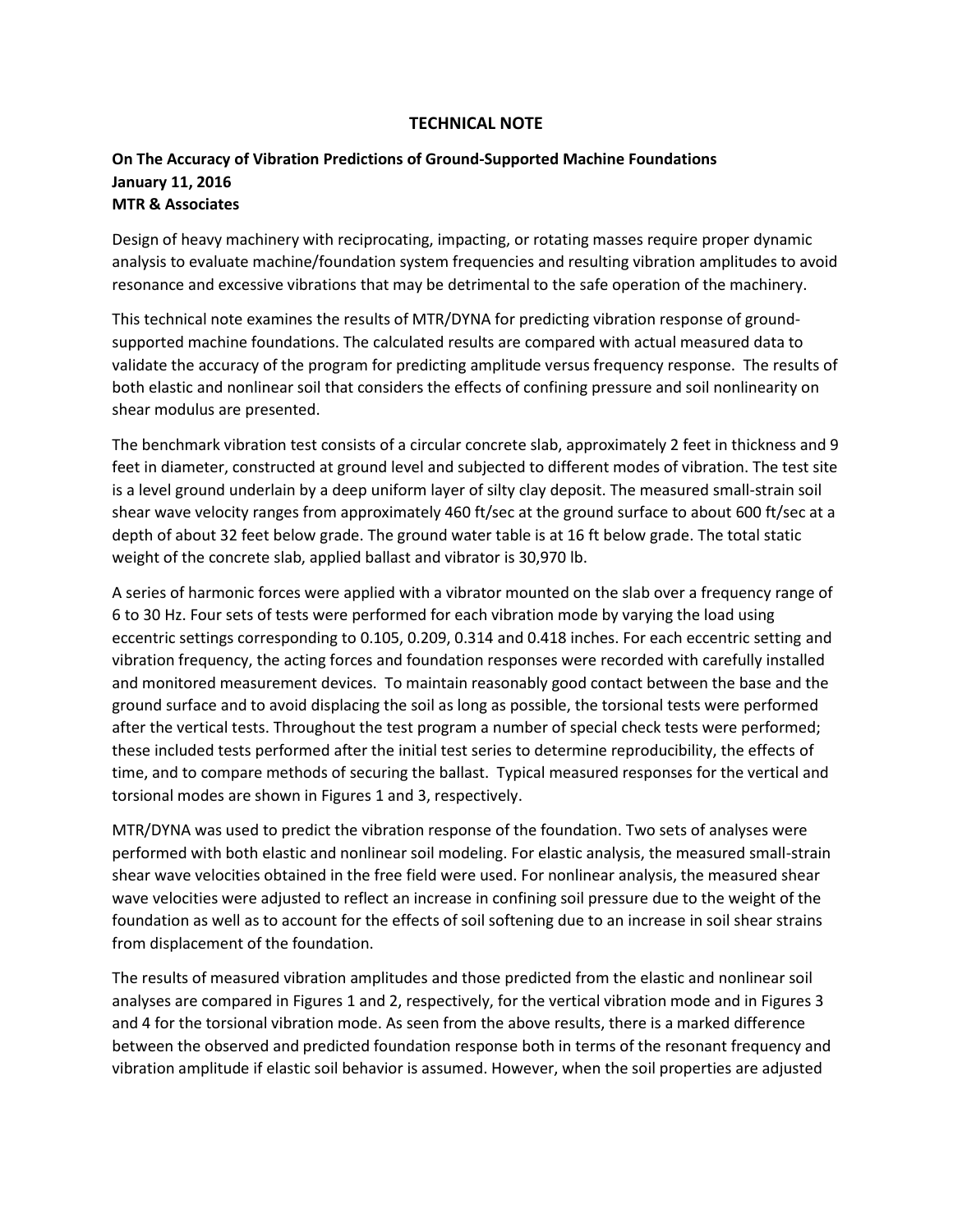to reflect nonlinear soil behavior, the predicted results are in good agreement with the measured data. These findings are consistent with those reported by other investigators.

It is important to note that the soil shear strains used in this study are based on the measured displacements of the foundation slab during various tests. In actual applications, however, an iterative scheme may be used whereby the soil shear moduli are adjusted in each iteration until the resulting soil shear strains are compatible, within a specified tolerance, with the calculated displacement of the foundation.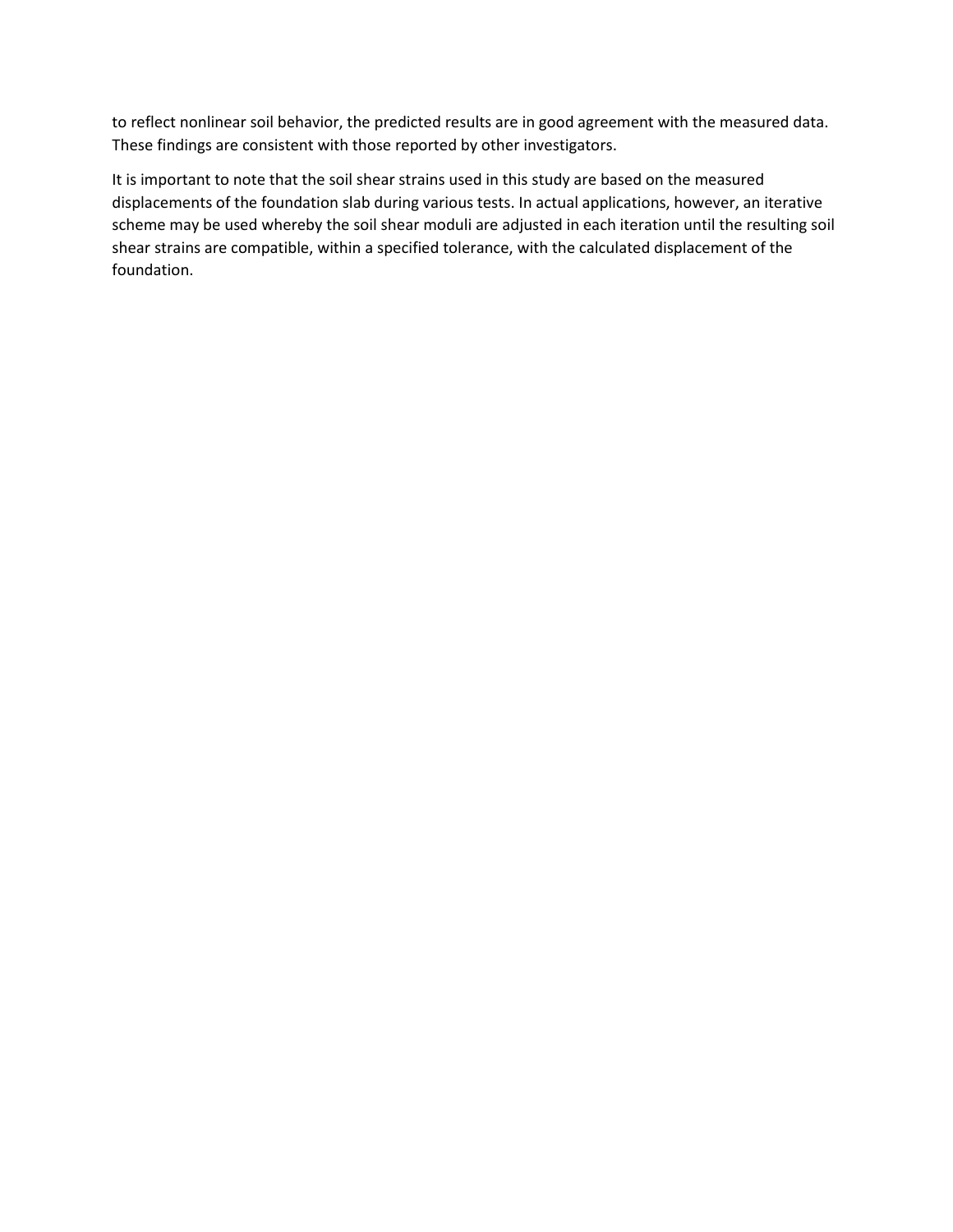

Figure 1 – Predicted vs Measured Foundation, Response, Vertical Mode, Elastic Soil



Figure 2 – Predicted vs Measured Foundation Response, Vertical Mode, Nonlinear Soil